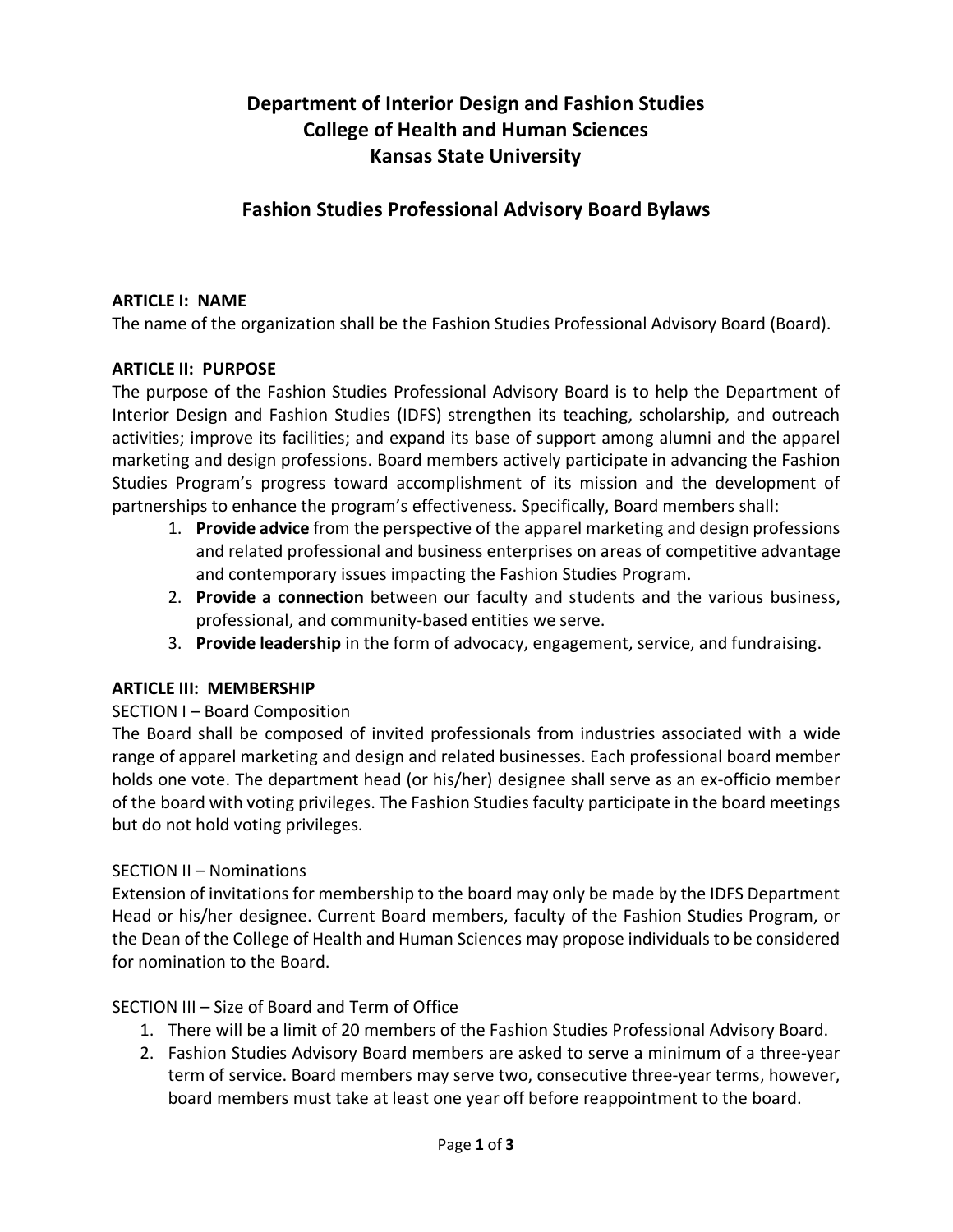## SECTION IV – Responsibilities

The responsibilities of the Fashion Studies Professional Advisory Board are to:

- 1. Increase the Fashion Studies Program's outreach to professionals and those in fashionrelated industries and community-based organizations, thus strengthening relationships with entities external to the university.
- 2. Help with placement of job shadowing, student internships, research projects, or work experiences.
- 3. Help with mentoring current students.
- 4. Help with recruiting well-qualified individuals for the program.
- 5. Participate in attracting prominent professionals to the campus as guest lecturers.
- 6. Identify areas of competitive advantage for Kansas State Fashion Studies graduates. Provide an interchange of ideas concerning long-range planning, support needs, and other issues.
- 7. Identify contemporary issues in the fashion professions to which students should be exposed. Provide advice from the perspective of alumni, successful practitioners, industry and business leaders regarding the efficiency of internal operations, course offerings, and course sequencing.
- 8. Promote the image of the Fashion Studies Program, the IDFS Department, the College of Health and Human Sciences, and Kansas State University.
- 9. Participate in fundraising activities directed by the College of Health and Human Science's Development Officer or her/his designee.
- 10. Assist faculty and graduate student research efforts by identifying possible research topics, suggesting possible funding sources, and making contacts that can aid in the researcher's endeavors. Help with placement of professional experiences for faculty.

## SECTION V – Membership Discontinuance

Members may resign before the end of their term; or are removed by the IDFS Department Head. The IDFS Department Head has the right to remove Fashion Studies Professional Advisory Board members at her/his sole discretion.

## **ARTICLE IV: MEETINGS**

SECTION I – Time and Location

- 1. The Board will meet at least once annually. The IDFS Department Head or her/his designee can call additional meetings.
- 2. Electronic meetings (phone teleconference, e-mail, videoconference, etc.) can be scheduled by the IDFS Department Head or her/his designee whenever the need arises.

## SECTION II – Procedures

- 1. All meetings shall be conducted according to Roberts Rules of Order.
- 2. A simple majority of the members of the Board will constitute a quorum.
- 3. Except as otherwise specifically provided herein, a majority of those present and voting at a meeting at which a quorum is present shall decide all questions.
- 4. Board members are responsible for their own travel expenses and arrangements.